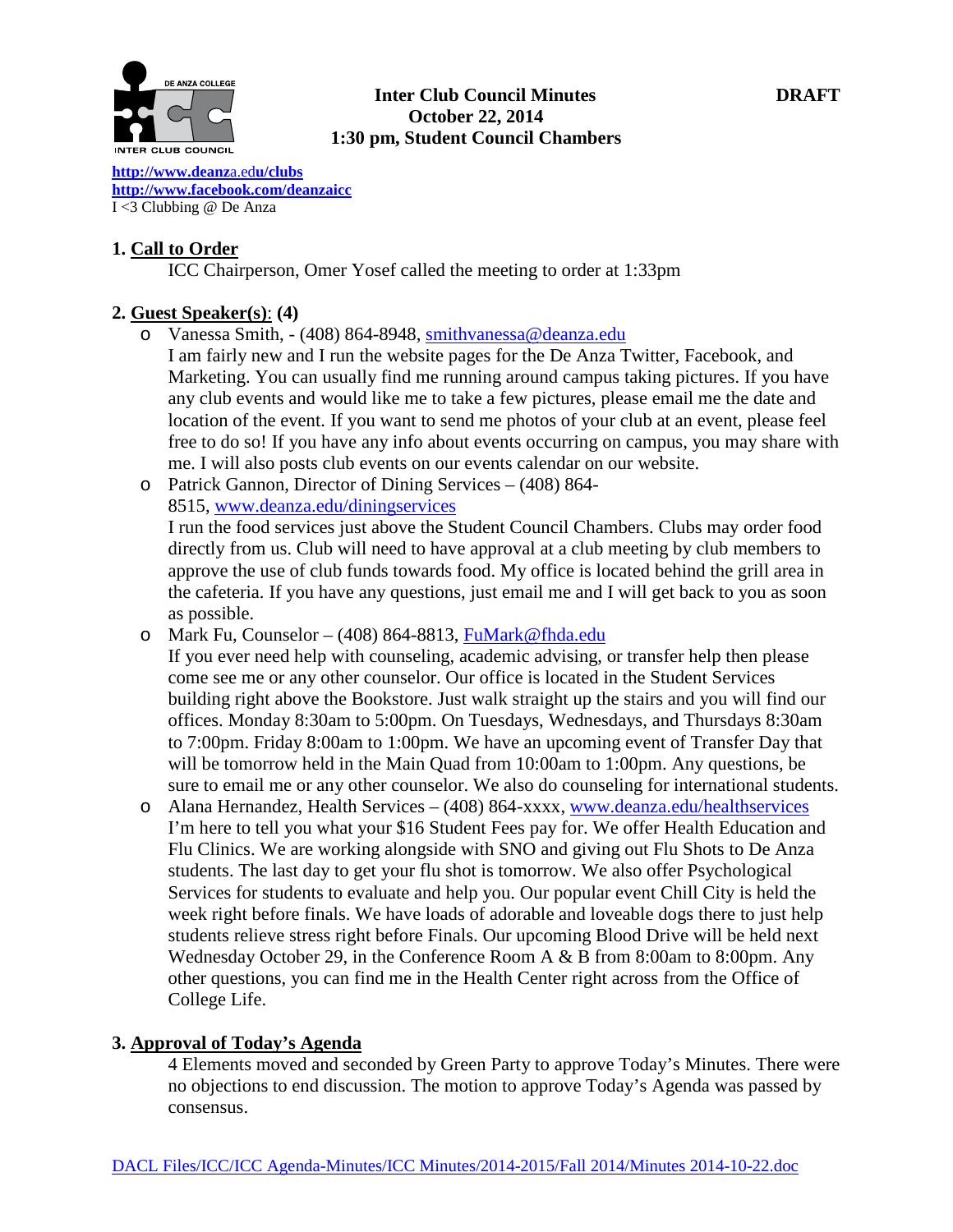# **4. Approval of the Minutes – October 15, 2014**

InterVarsity moved and seconded by Rainbow Club to approve the Minutes of October 15, 2014. There were no objections to end discussion. The motion to approve the Minutes of October 15, 2014.

# **5. Club(s) on Probation:**

# **5a. Clubs who missed Fall 2014 Welcome Week Info Tent (3)**

**\*Clubs will be off Probation on 10/22 at end of ICC Meeting**

Ballet Folklorico, \*Permias Indonesian Student Organization (PISO), Radical Vegans of De Anza (RVODA)

#### **5b. Clubs who missed Fall 2014 Club Day (4)**

**\*Clubs will be off Probation on 10/29 at end of Financial Orientation Meeting** \*Shotokan Karate, The Art of Fashion Design, \*Volunteer of Nature Conservation (VONC), \*WITHUS

# **6. Club(s) on Trial: (7)**

Social Entrepreneurship Club (SEC), Ultimate Layout, The De Anza Network, Hedge Fund, Off-Campus Club, De Anza Physics, 300! Bowling Club

# **7. Number of Active Clubs: (66)**

# **8. Calendars**

#### **8.1 ICC/Club Calendar of Events as of 10/21/14** Information is from the Event Planning Request Form

(**New Information in Bold**/ \* Money collected)

- Wed Oct 22 Student Outreach Event, National Day of Action Against Police Brutality hosted by Students for Justice (SFJ) – 11:00am – 4:00pm Main Quad-West
- Thurs Oct 30 Dia de los Muertos Event hosted by LEAD! 9:00am 5:00pm, Main Quad
- **Fri Nov 14 \*The Masquerade hosted by ICC – 9:00pm – Midnight, Conference Room A/B**
- Sat & Sun Martial Arts Workshop & Practice hosted by Shotokan Karate Club –
- $11/15\&16$  10:00am 4:00pm, PE14
- Thur Nov 20 Film & Discussion event hosted by Inclusability 3:45pm 6:30pm, Conference Room A

# **8.2 DASB Calendar of Events as of 10/21/14**

 Information is from the Event Planning Request Form (**New Information in Bold**/ \* Money collected)

Thurs Oct 30 Halloween Event – 11:30am – 1:00pm, Campus Center Patio Stage Thurs Oct 30 Horror Movie Night – 6:00pm – 9:30pm, Student Council Chambers

# **9. ICC/Club Account Balance Status (New Information in Bold) (As of 10/21/14)**

 **Club/ICC Allocation Account (#41-54730) \$9,200.00**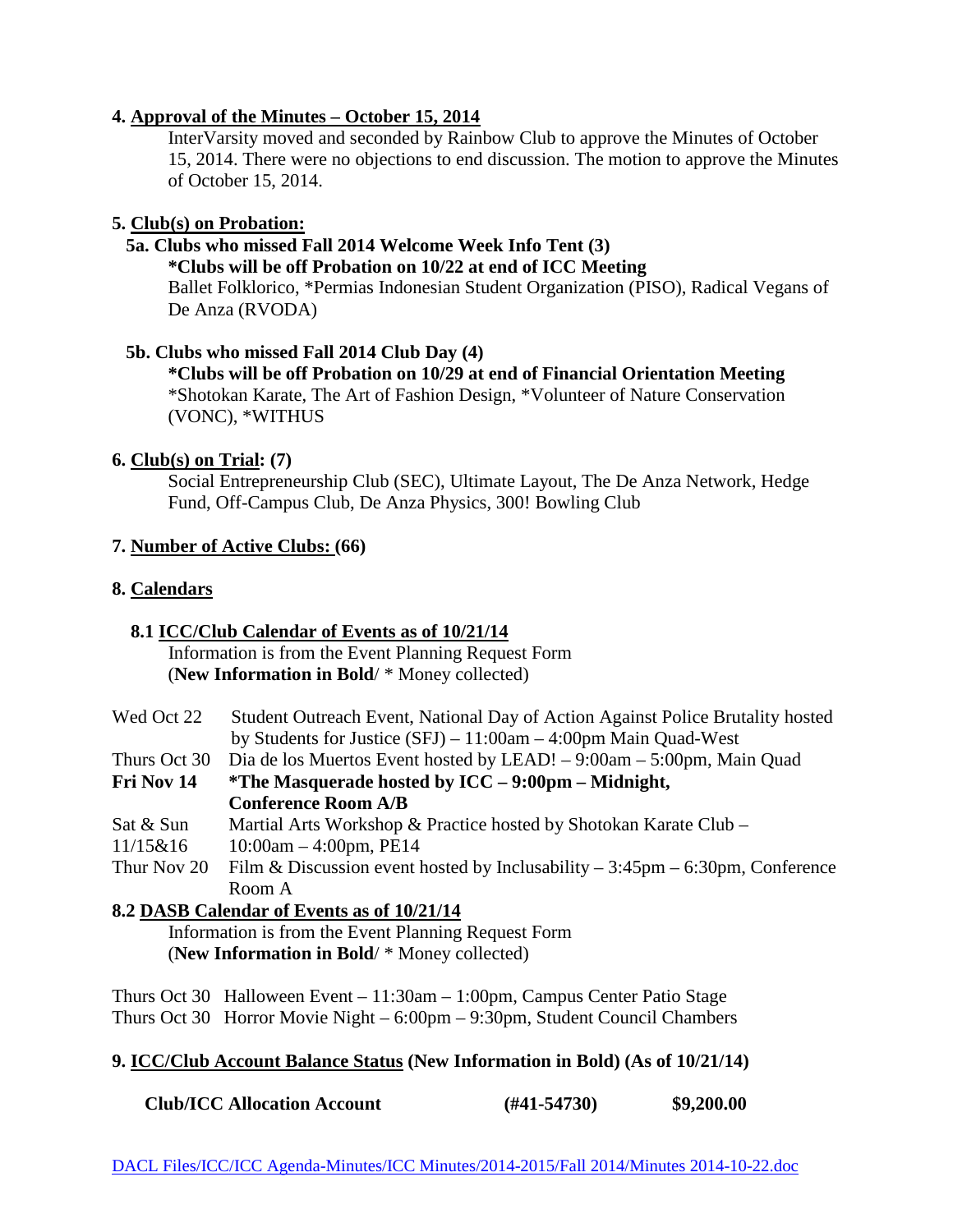| <b>ICC Allocation-New Club Account</b> | $(#41-54720)$ | \$1,900.00  |
|----------------------------------------|---------------|-------------|
| <b>ICC Emergency Relief Account</b>    | $(H44-4289)$  | \$4,834.43  |
| <b>ICC Events Award Account</b>        | $(H41-54600)$ | \$11,000.00 |
| <b>ICC</b> Inactive Hold               | $(#44-4300)$  | \$8,836.78  |
| <b>ICC Scholarship Account</b>         | $(H44-4310)$  | \$8,096.03  |
| <b>ICC</b>                             | $(H44-4320)$  | \$2,570.73  |

#### **10. Club Constitution Update**

Rainbow Club constitution changes were approved by the club first and then reviewed and approved by the ICC Officers on October 20, 2014.

# **11. Business**

11.1 Flea Market Concessions – November 2, 2013

(Information taken directly from the ICC Concession Bid Form)

- o Auto Tech: We, the students/members of the Auto Tech program/Department whole heartedly ask for everybody to vote for us and allow us to run the drink stand at the next flea market so that we can use the earnings immediately on an annual canned food drive that we hold which starts very soon. The money earned will be used immediately to cover the \$200 per class. (3classes x  $$200 = $600$ ), which each class uses on canned foods. We then leave each class compete against each other to see who earns the most cans. It's a very positive event that we end right before Thanksgiving by bonding the (3) stockpiles of cans, loading all the cans into the back of our trucks and then delivering them to West Valley Community Services. Last year we dropped off over 8,800 cans! We were awarded the CREST award by the city of Cupertino because of this. We have donated over 100,000 cans in the past 15 years! A vote for us will result in feeding hungry mouths.
- o ETC: Hey there. We need the money for our various projects from our old and new club members. Our projects range from robotics to transportation to some bio medical thingy. As you can imagine, they are all pretty pricey. Also, we are hungry. Please feed us.  $\odot$ Thank you. The End.
- o IYF: The funds collected from this concession will be put into good use as it will be used to fund for our volunteering activities as well as provide opportunities for students who lack financial needs to participate in our programs such as mission trips to Mexico, English Camp overseas, and many more… The money we get from the concession bid will allow us to achieve our club's goal of obtaining more volunteers and help the community. IYF focuses on helping other and by allowing us to obtain more funds, you help us to continue our activities to contribute to the community!
- o VSA: The reasons our club need the concession are we need to raise more money for our club in order to keep VSA alive. We need money to buy supplies, foods in our general meeting. Also, we need money to spend for our coming up culture show, which is next May.

Ballot Results: Auto Tech:18, ETC:15, IYF:8, VSA:8 Congratulations to Auto Tech! A drawing was held and VSA was selected for the November 2 Concession Stands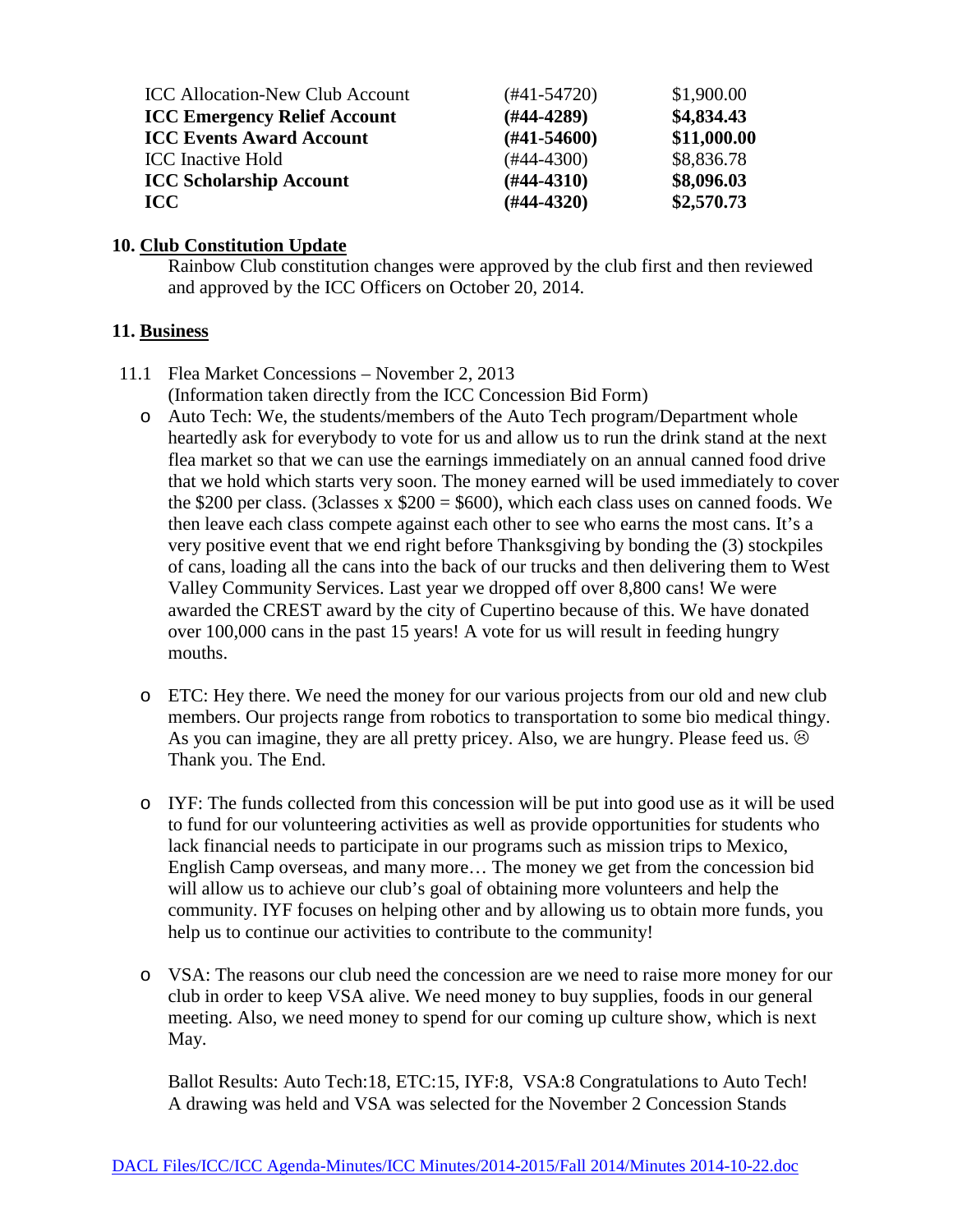Auto Tech's concession starts at 8:00AM and VSA's concession starts at 8:30AM

# **11.2 Emergency Relief Account #44-4289**

4 Elements of Hip Hop moved and seconded by Saltworks Christian Fellowship to approve ICC's request of \$500 from the Emergency Relief Account #44-4289 to American Cancer Society for research for a cure for cancer. Film Society moved and seconded by ETC to end discussion. There were no objections to end discussion. The motion to approve ICC's request of \$500 from the Emergency Relief Account #44-4289 to American Cancer Society for research for a cure for cancer was passed by consensus

# **11.3 ICC Chair of Programs**

ICC Chair, Omer Yosef, went over the requirements for the ICC Chair of Programs Elections. Students must be enrolled at De Anza College with a minimum of 7.5 quarter units and a maximum of 18 units throughout the term of officer beginning in Fall and Winter Quarter. Student must not be on academic or administrative probation and maintain a current/quarterly and an overall cumulative GPA of at least 2.5 at the time of application, election confirmation and throughout the term of office.

# **11.4 ICC Financial Orientation Meeting**

ICC Chair of Marketing, Joyce Lin, went over the guidelines for the Mandatory ICC Financial Orientation Meeting. Club President, or Vice President, or Treasurer must be present for the meeting. Clubs that miss the Financial Orientation will be on probation. A Make Up Meeting with the Club President, Vice President, or Treasurer must be done with an ICC Officer or ICC Advisor.

# **12. Reports:**

# ICC Chair, Omer Yosef

- 1. Hey guys, make sure to sign up for the Silicon Valley Breast Cancer Walk Saturday the  $25<sup>th</sup>$ ! Sign Up sheet at the ICC Attendance Table. It will be in the Office of College Life on the Blue Bulletin Board. Deadline: Wednesday October 21, 2014.
- 2. Thanks for voting for me! I have a lot of ideas that will help make your lives less frustrating and more entertaining.

ICC Chair of Finance, Simon Siu

- 1. We are going to have the financial orientation meeting next week.
- 2. Also, I will make a photo slides. Please send me some photos. (no later than Nov. 19)

# ICC Chair of Marketing, Joyce Lin

1. Hello Guys! On Club Day, we notice that some of you don't have club banner. If you don't know this, ICC funds clubs money for club banner to advertise the club. Please take advantage of it.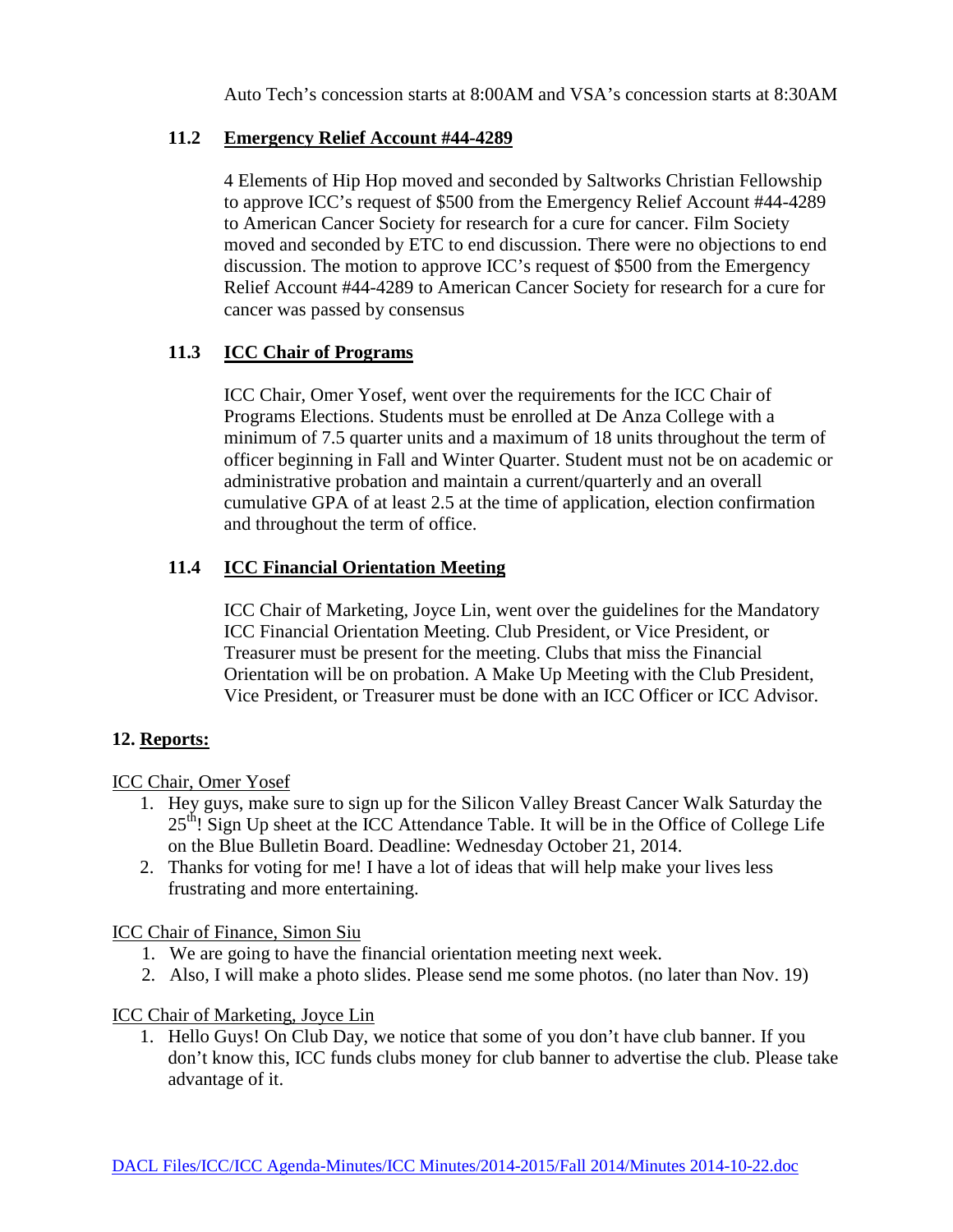- 2. As Simon mentioned, we will be making ICC Photo slideshow at the end of the quarter. So please submit an "I <3 Clubbing at De Anza" pictures by November  $19<sup>th</sup>$ . There will be 2 drawings @ 50 dollars. If you don't know how to do it, there are examples on the ICC Facebook Page.
- 3. Also, I want to apologize to you guys. I made a BIG mistake on the Masquerade Dance Design; I forgot to put the location on there! I'm really sorry about that. But please help us spread the words, remind people that the dance will take place at the Campus Center Conference Room A&B. Thank you!

DASB Liaison, Rhea Goveas

- 1. DASB Senate Meeting this Wednesday at 3:30pm in Student Council Chambers A.
- 2. Bike Program Inauguration this Friday at the Visual and Performing Arts Center Patio (VPAC) at 11:30am

ICC Advisor, La Donna Yumori-Kaku

- 1. Club Meeting Flyers: All club flyers need to have a flyer with the dates/time and location for the Club Glass Display Case. A Club Officer needs to sign the back of the flyer and then give the flyer to an ICC Officer, ICC Secretary, or ICC Advisor to post in the Club Glass Display Case.
- 2. Posting Club Event Flyers: All club flyers must have the name of the club on the flyer. Please bring the 10 flyers to the Office of College Life to be stamped for approval. Please use Painter's tape (blue tape) or stapler. Please do not use packaging tape and post on painted walls, trees, poles, etc. (Not a legal posting area) Please post on bulletin boards. Also, please have the club name on the flyer.
- 3. Helium Balloons: Please use ICC Equipment Form to request use of Helium. Clubs may use the balloons and ribbons that we have instead of buying your own unless you have special colors. Please buy 12"balloon size.
- 4. Club Room Hours: The Club Room is open M-TH 7:00AM-9:00PM and F 7:00AM-4:30PM. Use the doors with the electronic lock.
- 5. Club Events: All flyers need to have the following information: Sign language interpretations available upon request; one week notice; contact name/phone #. Flyers to be transferred to an alternative format at least two weeks before event.
- 6. ICC/DASB Dance "The Masquerade" Friday November 14 9:00pm Midnight. \$5.00 Advance, \$10 at Door. Clubs can earn money by selling 10 or more tickets. Tickets will be distributed next Wednesday after the ICC Meeting.

# **13. Announcements**

4 Elements of Hip Hop:  $1^{st}$  Thursday Open Mic –  $11/6/14 - 5:30$ pm – 6:30pm – Euphrat Open Mic open to all to showcase their art, craft, thoughts, etc.

Inclusibility: Out of the Darkness  $-10/26/14 - 9:00$ am – De Anza Parking Lot20 Community walk for suicide prevention. Suicide is the second leading cause of death among American students

SFJ: National Day of Protest  $-10/22/14 - 11:00$ am  $-4:00$ pm  $-$  Main Quad Spoken Word/Performance in Main Quad, Community dialogue in Conference A & B, Future conversation/dialogue. Announcing this to raise awareness contributes to the day. Educate yourself, research, and remember next time this happen.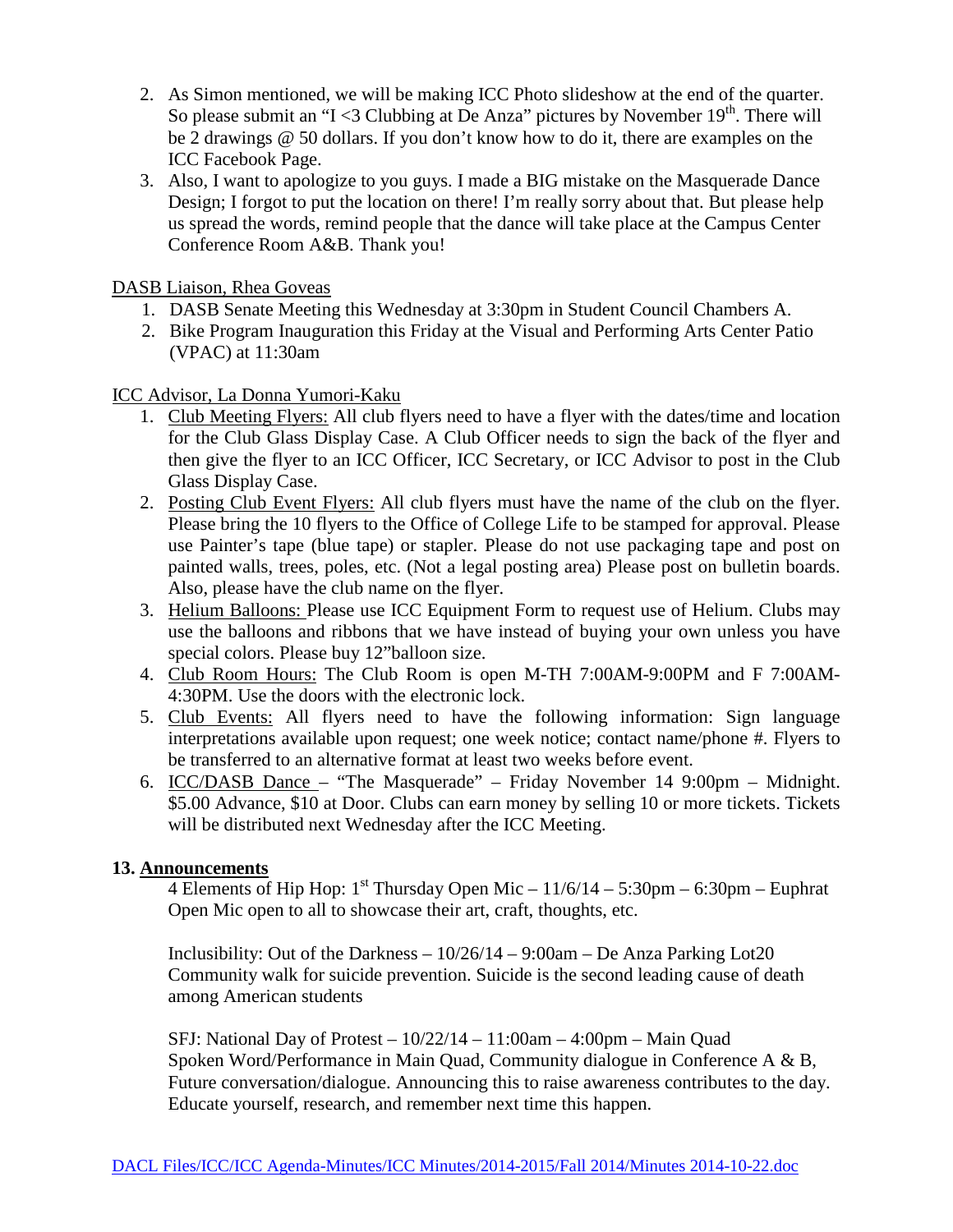# **14. Roll Call**

|          | <b>Active Club</b>                                                    | <b>Present</b> | <b>Absent</b> | Probation. P | <b>Probation. AB</b> |
|----------|-----------------------------------------------------------------------|----------------|---------------|--------------|----------------------|
| 1.       | 4 Elements Hip Hop                                                    | ✓              |               |              |                      |
| 2.       | <b>Active Community Engagement</b>                                    | ✓              |               |              |                      |
|          | Club (ACE)                                                            | ✓              |               |              |                      |
| 3.       | Anime Club                                                            | ✓              |               |              |                      |
| 4.       | Anti-Bullying Club (ABC)                                              | ✓              |               |              |                      |
| 5.<br>6. | Apple-N-Droid<br>Asian Pacific American                               |                |               |              |                      |
|          | Students for Leadership                                               |                |               |              |                      |
|          | (APASL)                                                               |                |               |              |                      |
| 7.       | Association of Computer                                               | ✓              |               |              |                      |
|          | Machinery (ACM)                                                       |                |               |              |                      |
| 8.       | Auto Technology                                                       | ✓              |               |              |                      |
| 9.       | <b>Badminton Club</b>                                                 | ✓              |               |              |                      |
|          | 10. Ballet Folklorico                                                 |                |               | ✓            |                      |
|          | 11. Cheer and Dance Team                                              | ✓              |               |              |                      |
|          | 12. Chinese Student Association                                       | ✓              |               |              |                      |
|          | (CSA)                                                                 |                |               |              |                      |
|          | 13. Christians on Campus                                              | ✓<br>✓         |               |              |                      |
|          | 14. Circle K<br>15. Cross Cultural Partners Club                      | ✓              |               |              |                      |
|          | (CCPC)                                                                |                |               |              |                      |
|          | 16. DECA                                                              | ✓              |               |              |                      |
|          | 17. Desi Student Association (DSA)                                    | ✓              |               |              |                      |
|          | 18. Developers' Club                                                  | ✓              |               |              |                      |
|          | 19. Economics Cluc                                                    | ✓              |               |              |                      |
|          | 20. Elite Dance Club                                                  | ✓              |               |              |                      |
|          | 21. Engineering and Technology<br>Club (ETC)                          | ✓              |               |              |                      |
|          | 22. Fellowship of Overseas<br>Students (FOS)                          | ✓              |               |              |                      |
|          | 23. Film Society                                                      | ✓              |               |              |                      |
|          | 24. Food Club                                                         | ✓              |               |              |                      |
|          | 25. Future Business Leaders of<br>America (FBLA) - Phi Beta<br>Lambda | ✓              |               |              |                      |
|          | 26. Global Financial Analysts (GFA)                                   | ✓              |               |              |                      |
|          | 27. Grace Fellowship                                                  | ✓              |               |              |                      |
|          | 28. Green Party                                                       | ✓              |               |              |                      |
|          | 29. Hong Kong Student Association                                     | ✓              |               |              |                      |
|          | 30. Inclusability                                                     | ✓              |               |              |                      |
|          | 31. Integral Movement for AB 540<br>Student Success (I.M.A.S.S)       |                |               |              |                      |
|          | 32. International Student Volunteers<br>(ISV)                         | ✓              |               |              |                      |
|          | 33. International Youth Fellowship<br>(IVF)                           | ✓              |               |              |                      |
|          | 34. InterVarsity Christian Fellowship                                 | ✓              |               |              |                      |
|          | 35. Iranian Student Association<br>(ISA)                              | ✓              |               |              |                      |
|          | 36. Japanese American Association<br>(JAA)                            | ✓              |               |              |                      |
|          | 37. K-Pop Dance Club                                                  | ✓              |               |              |                      |
|          | 38. Korean Student Association<br>(KSA)                               | ✓              |               |              |                      |